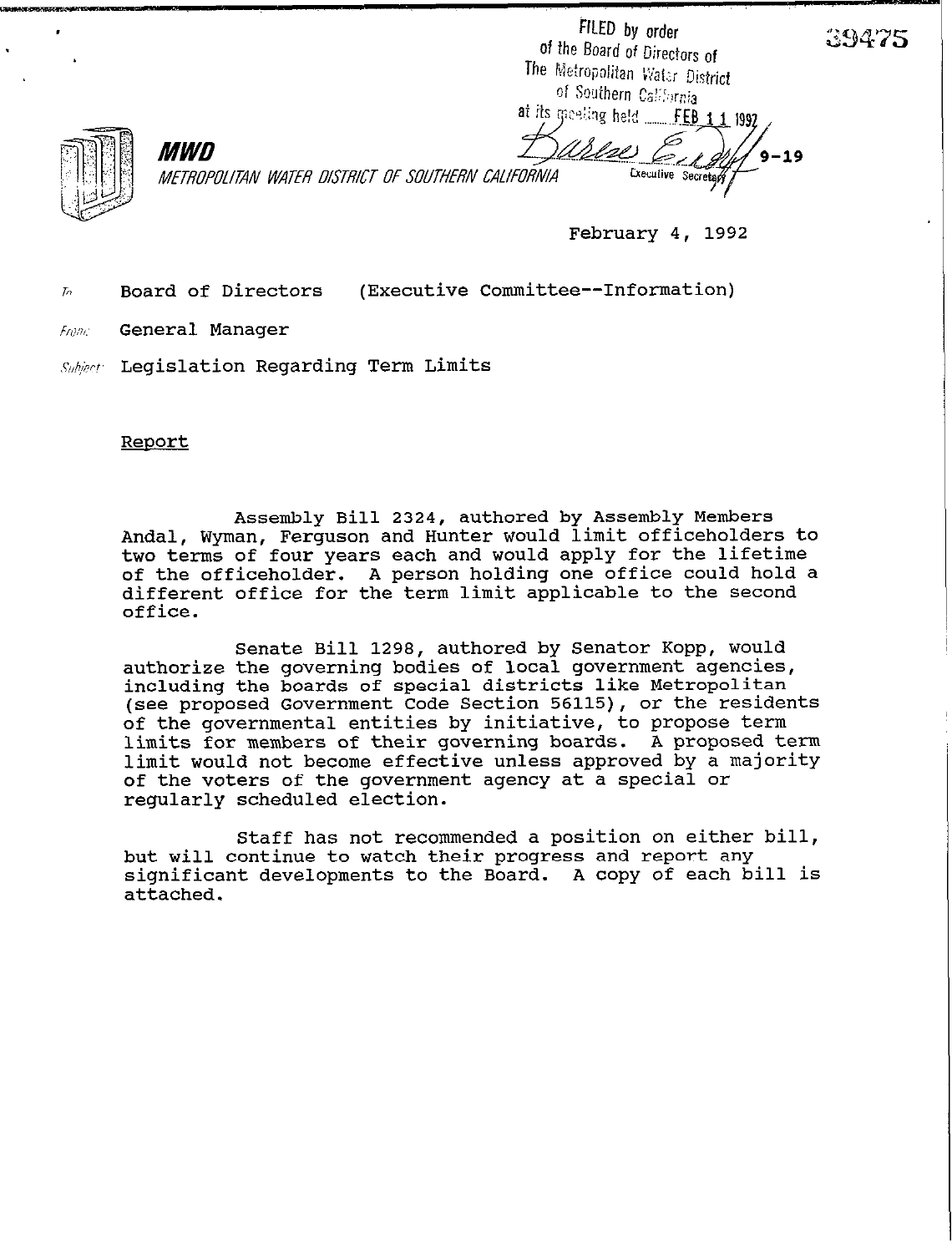Board of Directors -2- February 4, 1992

 $\hat{\mathbf{c}}$ 

 $\ddot{\phantom{0}}$ 

Board Committee Assianment

This letter was referred for information to the Executive Committee because of this committee's interest in legislation affecting Metropolitan, pursuant to Administrative Code section 2417 (a).

Recommendation

For information only.

. Millauf. M

SS\jb limits

Attach.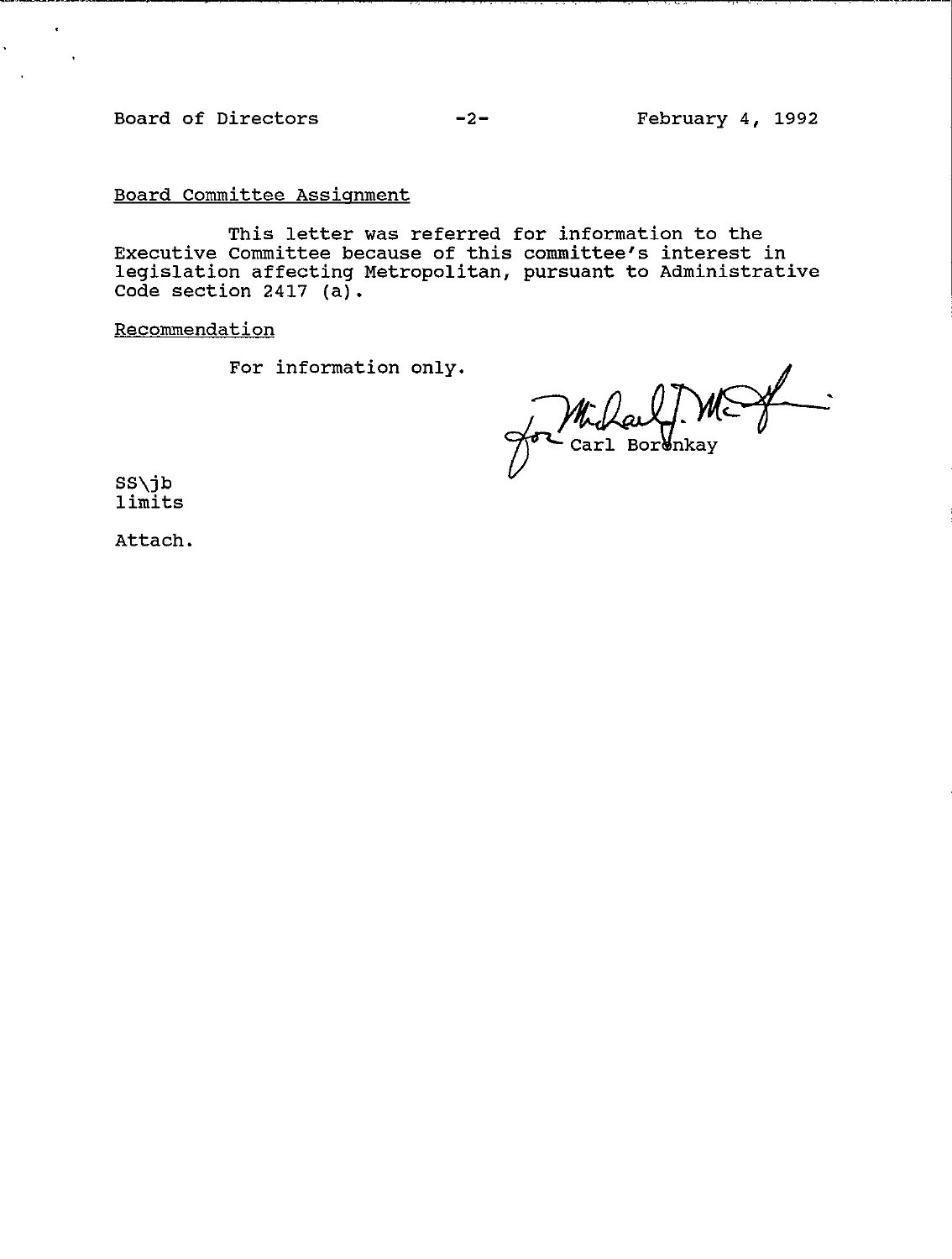# 39475

الأثناء والأركاب

化多氨酸中心

CALIFORNIA LEGISLATURE-1991-92 REGULAR SESSION

## ASSEMBLY BILL No. 2324

计分子图块图

 $\cdot$ .

 $\omega$  .  $\sim$  . They define  $\gamma$ 

Introduced by Assembly Members Andal, Wyman, Ferguson, and Hunter (Coauthors: Senators Deddeh, Lewis, and Royce)

#### January 14, 1992

An act to add Chapter, 6 (commencing with Section 1950) to Division 4 of Title 1 of the Government Code, relating to local term limits.

#### LEGISLATIVE COUNSEL'S DIGEST

AB 2324, as introduced, Andal. Local term limits. Existing statutory law does not impose term limits on persons holding office in local government.

This bill would impose a limit of 2 terms of 4 years each on city council members in general law cities, mayors in general law cities, boards of supervisors in general law counties, governing boards of school districts, as specified, and governing boards of other special districts. The bill would specify that a term Iimit prescribed shall be for the lifetime of the office holder; however, a person who has held one office would be able to hold a different office for the term limit prescribed for the second office. The bill would not apply the term limits retroactively.

Vote: majority. Appropriation: no. Fiscal committee: no. State-mandated local program: no.

:.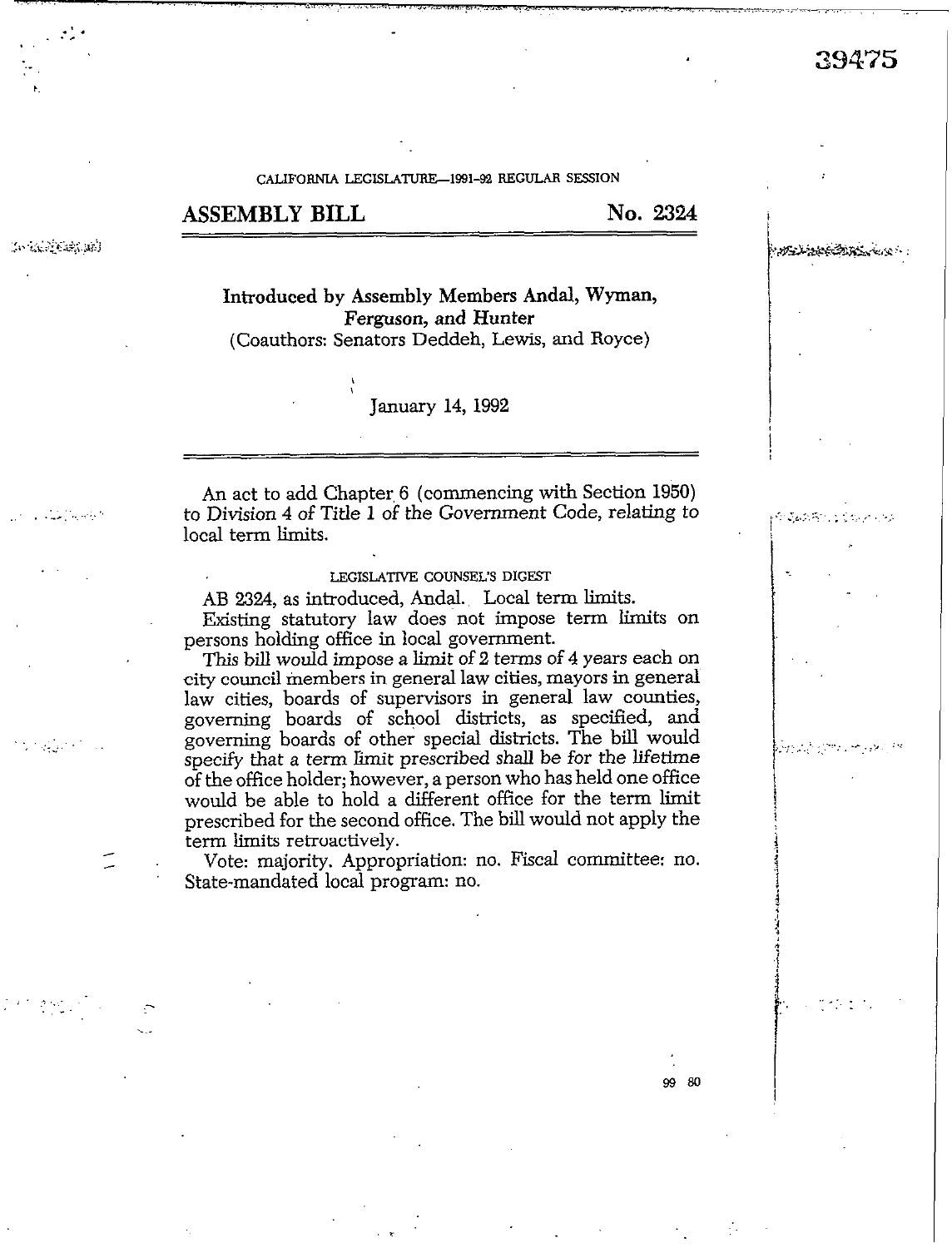## $AB \t2324$   $-2$

4 5 6

## Tiki it k

.  $\frac{1}{2}$ 

.t ,' ..; .;;, :..' *The people of the State of California do enact as follows:* 

1 2 3 SECTION 1. Chapter 6 (commencing with Section 1950) is added to Division 4 of Title 1 of the Government Code, to read:

## **CHAPTER 6.** LOCAL **TERM LIMITS**

7 8 1950. The following officeholders shall be limited to two terms of four years each:

9 10 11 12 (a) A member of a city council of a general law city. (b) The mayor of a general law city, in which the office of mayor is elected separately from the office of city council member.

. . . . . . . . . . . . . . . .  $13\,$ 14 (c) A member of the board of supervisors of a general law county.

> 15 16 17 18 19 20 (d) A member of the governing board of an elementary school district, unified school district, union high school or joint union high school district, or community college district. This subdivision shall not apply to a district with a population of less than 25,000 persons based on the last federal decennial census.

> 21 22 23 24 25 (e) A member of the governing board of a special district, other than a district specified in subdivision (d) . This subdivision shall not apply to a district with a population of less than 25,000 persons based on the last federal decennial census.

> 1951. A term limit prescribed in this chapter for an 26 office shall apply to a person holding that office for that 27 28 person's lifetime. However, a person who has held one 29 office for the term limit prescribed in this chapter may 30 hold a different office specified in this chapter for the 31 term limit prescribed for that office.

> 32 33 1952. The term limits prescribed in this chapter shall not be applied retroactively.

> > **0**

f-i

**c'i** 

**(.:** 

 $\mu$ i:.- $\lambda$  r.  $\mu$  ,  $\mu$  ,  $\mu$  ,  $\mu$  ,  $\mu$  ,  $\mu$ 

rijekan

\_.

**.\_** 

**\** J

..'.I h\_'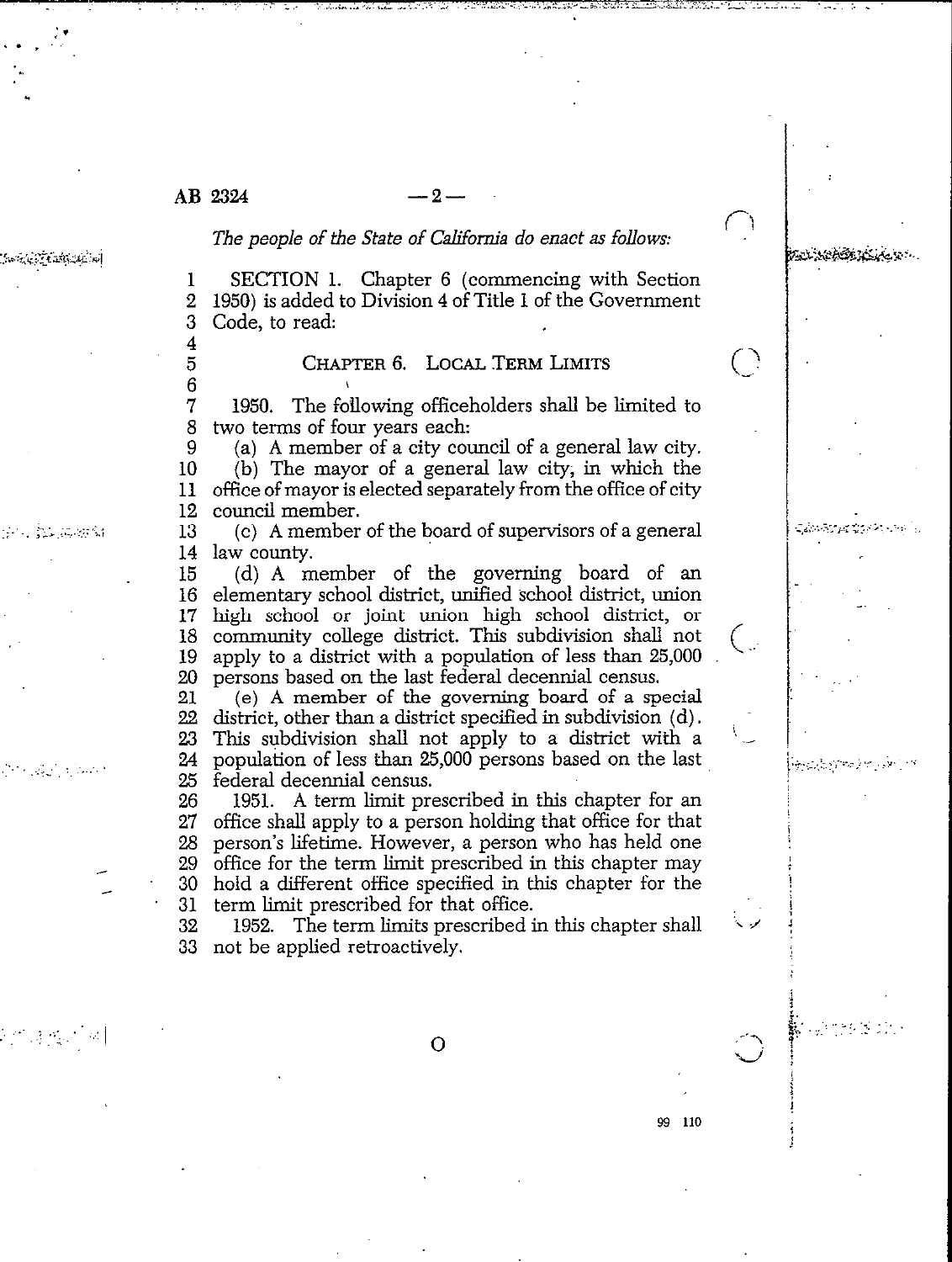**SENATE BILL** No. 1298

.\_

.:

#### Introduced by Senator Kopp

January 16, 1992

An act to amend Sections 1006, 35107, and 72103 of the Education Code, and to amend Sections 25000 and 36502 of, and to add Section 56115 to, the Government Code, relating to governing bodies.

#### LEGISLATIVE COUNSEL'S DIGEST

SB 1298, as introduced, Kopp. Governing bodies: term limits.

Existing law does not authorize the imposition of limitations on the number of terms that persons may serve on governing bodies of local governmental entities.

This bill would expressly authorize the governing bodies of county boards of education, school districts, community college districts, or special districts, any board of *supervisors*  or city council, or the residents of those respective entities, to submit a proposal to the electors to limit the number of terms a member of the governing body, board of supervisors, or city council-may 'serve. The bill would make the operation of the proposal contingent upon the approval of the proposal by a majority of the votes cast on the question at a special or regularly scheduled election. Since the bill would create additional duties for local election officials, the bill would impose a state-mandated local program.

The California Constitution requires the state to reimburse local agencies and school districts for certain costs mandated by the state. Statutory provisions establish procedures for making that reimbursement, including the creation of a State Mandates Claims Fund to pay the costs of mandates which do not exceed \$l,OOO,OOO statewide and other procedures for claims whose statewide costs exceed \$l,OOO,OOO.

This bill would provide that no reimbursement shall be

99 90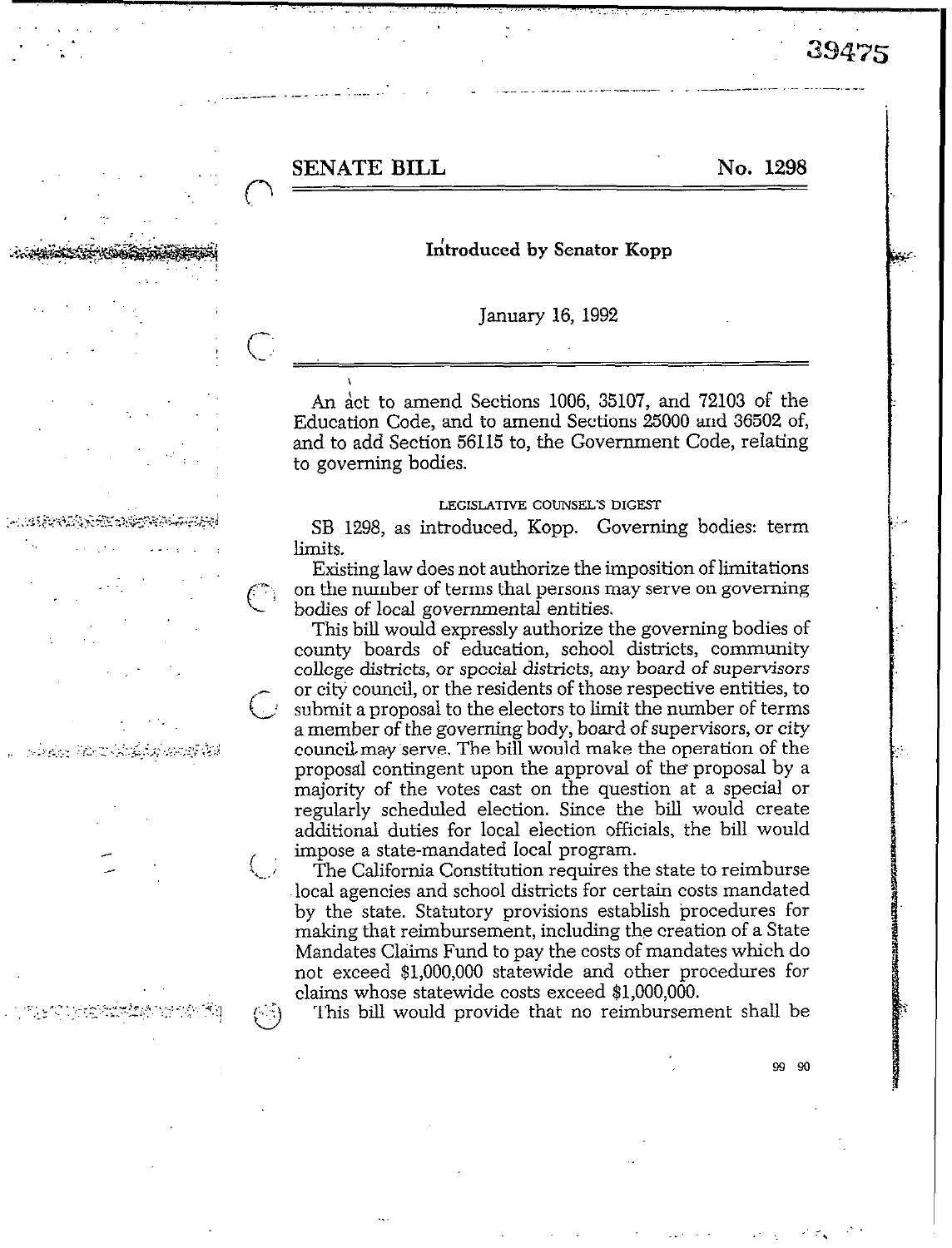#### $SB$  1298  $-2-$

والإمعة فيتولونها ووالم

,

made from the State Mandates Claims Fund for costs mandated by the state pursuant to this act, but would recognize that local agencies and school districts may pursue any available remedies to seek reimbursement for these costs.

..~ \_ .\_ ~. --.-

Vote: majority. Appropriation: no. Fiscal committee: yes. State-mandated local program: yes.

## The people of the State of California do enact as follows:

1 2 SECTION 1. Section 1006 of the Education Code is amended to read:

3 4 5 6 1006. *(a) Any* registered voter is eligible to be a member of the county board of education except the county superintendent of schools, any member of his staff, or any employee of a school district.

7 8 9 10 11 12 13 14 15 . 16 17 18 19 *(b) Notwithstanding any other provision of law, the county board of education may adopt or the residents of the county* may *propose by initiative, a proposal to limit the number of terms a member of the county board of education may serve on the county board of education. [ Any~roposal to limit the number of terms a member of the county board of education may serve on the county board of education shall not become operative unless it is submitted to the electors of the county at a special or regularly scheduled election and a majority of the votes cast on the question favor the adoption of.the proposal. <sup>c</sup>* SEC. 2. Section 35107 of the Education Code is amended to read:

20 21 22 23 24 25 26  $35107.$  (a) Any person, regardless of sex, who is  $18$ years of age or older, a citizen of the state, a resident of the school district, a registered voter, and *who* is not disqualified by the Constitution or laws of the state from holding a civil *office, is* eligible to be elected or appointed a member of a governing board of a school district without further qualifications.

27 26 29 30 31 (b) An employee of a school district may not be sworn into office as an elected or appointed member of that school district's governing board unless and'until he or she resigns as an employee. If the employee does not resign, the employment will automatically terminate

. <br> <br> :  $\label{eq:3.1} \Delta \mathbf{r} = \mathbf{r} \cdot \mathbf{r} + \mathbf{r} \cdot \mathbf{r} + \mathbf{r} \cdot \mathbf{r} + \mathbf{r} \cdot \mathbf{r} + \mathbf{r} \cdot \mathbf{r} + \mathbf{r} \cdot \mathbf{r} + \mathbf{r} \cdot \mathbf{r} + \mathbf{r} \cdot \mathbf{r} + \mathbf{r} \cdot \mathbf{r} + \mathbf{r} \cdot \mathbf{r} + \mathbf{r} \cdot \mathbf{r} + \mathbf{r} \cdot \mathbf{r} + \mathbf{r} \cdot \mathbf{r}$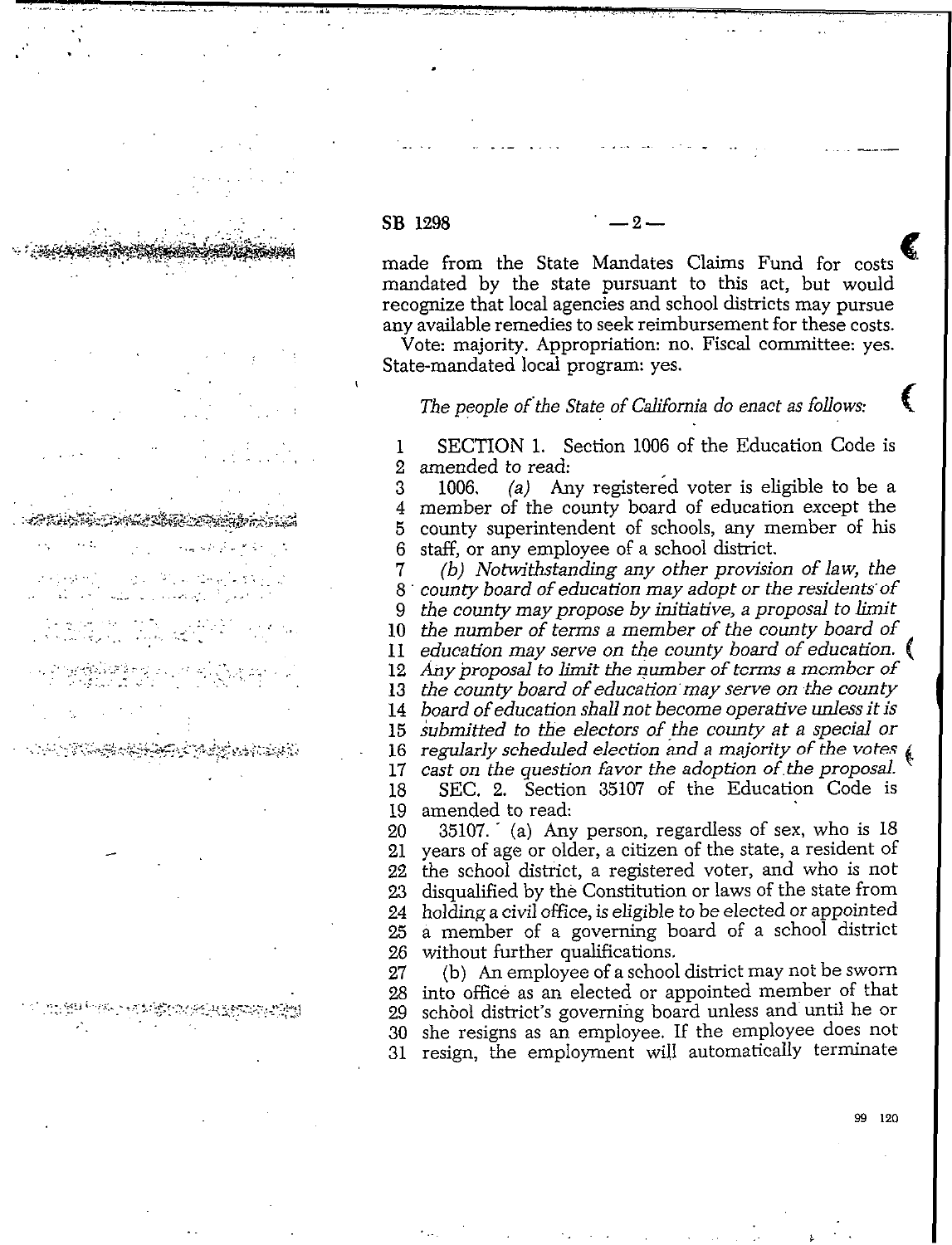1 upon being sworn into office.

2 3 4 school district's governing board prior to January 1,1992, 5 this subdivision shall apply when he or she is reelected or  $rac{7}{8}$ For any individual who is an employee of a school district and an elected or appointed member of that reappointed, on or after January 1,1992, as a member of the school district's governing board.

-3-

 $\overline{9}$ 10 11 12 13 14 *Limit the number,of terms a member of the* governing 15 *board of the school district may serve on the governing*  16 *board of the school district shall not become operative*  17 *unless it is submitted to the electors of the school o!istrict*  18 *at a special* or reguIarIy *scheduled election and* a *majority*  (c) *Notwithstanding any other provision of law, the governing board of a school klistrict may adopt or the residents of the school district* may *propose by initiative, a proposal to limit the number of terms a member of the governing board of the school district may serve on, the governing board of the school district. Any proposal to of the votes cast on the question favor the adoption of the proposal.* 

 $\bigodot^{+20}_{-21}$ 22 SEC. 3. Section 72103 of the Education Code is amended to read:

72103. (a) Any person, regardless of sex, who is 1s 23 24 years of age or older, a citizen of the state, a resident of the community college district, a registered voter, and 26 who is not disqualified by the Constitution or laws of the  $\frac{26}{27}$ state from holding a civil office, is eligible to be elected 28 or appointed a member of a governing board of a 29 community college district without further qualifications. (b) An employee of a community college district may 30 (b) An employee or a community conege ustrict may<br>31 not be sworn into office as an elected or appointed 32 -member of that community college district's governing<br>33 board unless and until he or she resigns as an employee. board unless and until he or she resigns as an employee. If the employee does not resign, the employment will 34 automatically terminate upon being sworn into office. 35

36 37 college district and an elected or appointed member of 38 that community college district's governing board prior 39 to January 1,1992, this subdivision shall apply when he or For any individual who is an employee of a community she is reelected or reappointed, on or after January 1,

l,

ŶŶŎŎĿŔĸŎĿĿĹIJĿŔŶġŦĸŶġĿŶĿŢŢĸġ

 $90 - 170$ 

 $\ddot{\phantom{0}}$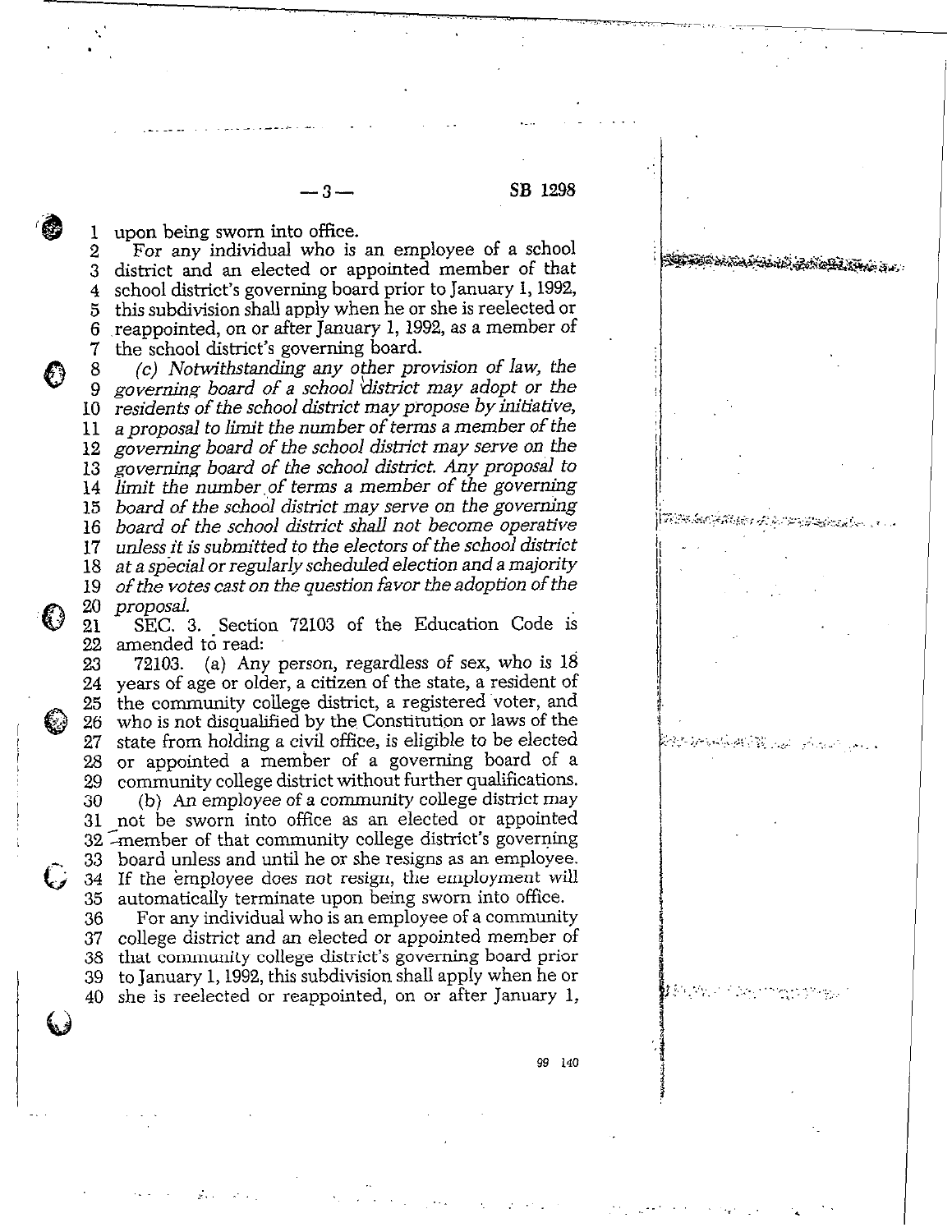**SB 1298** - 4-

. ' .

.

.

<u>شریعه جنههای اختلاف</u>

 $\mathcal{L}^{(n)}$ 

1 2 3 4 5 6 7 1992, as a member of the community college district's  $\mathbb{C}$ governing board. This section does- not apply to an individual who is usually employed in an occupation other than teaching and who also is employed part time by the *community college* district to teach no more than one course per semester or quarter in the subject matter of that individual's occupation.

8 '9 10 11 12 13 14 15 16 17 18 19 20 21 (c) *Notwithstandiug any other provision of law, the governing board of a community college district may adopt or the residents of the community college district may propose by im'n'ah've, a proposal to limit the number of terms a member of the governing board of the community college district may serve* on *the governing board of a community coUege district. Any proposal to limit the number of terms a member of the governing board of a community college district may serve on the governing boardofa community* **college** *districtshallnot become operative unless it is submitted to the electors of the commum'ty college district at a special or regularly scheduled election and a majority of the votes cast on the question favor the adoption of the proposal.* 

22 23 SEC. 4. Section 25000 of the Government Code is

24 25 26 27 28 29 30 31 32 33 amended to read:<br>25000.  $(a)$  1 Each county shall have a board of supervisors consisting of five members. Not more than three members shall be elected at the same general election. If the terms of office of more than three members of the board expire at the same time, at the first regular meeting after January 1st following their election the members so elected shall so classify themselves by lot that three members shall serve for four years, and two for two years. Thereafter the term of office of each member shall be four years.

34 35 36 37 38 39 40 *(b) Notwithstanding any other provision of law, the board of supervisors may adopt or the residents of the county may propose by initiative, a proposal to limit the number of terms a member of the board of supervisors may serve on the board of supervisors. Any proposal to limit the-number of terms a member of the board of supervisors may serve on the board of supervisors shall* 

.\_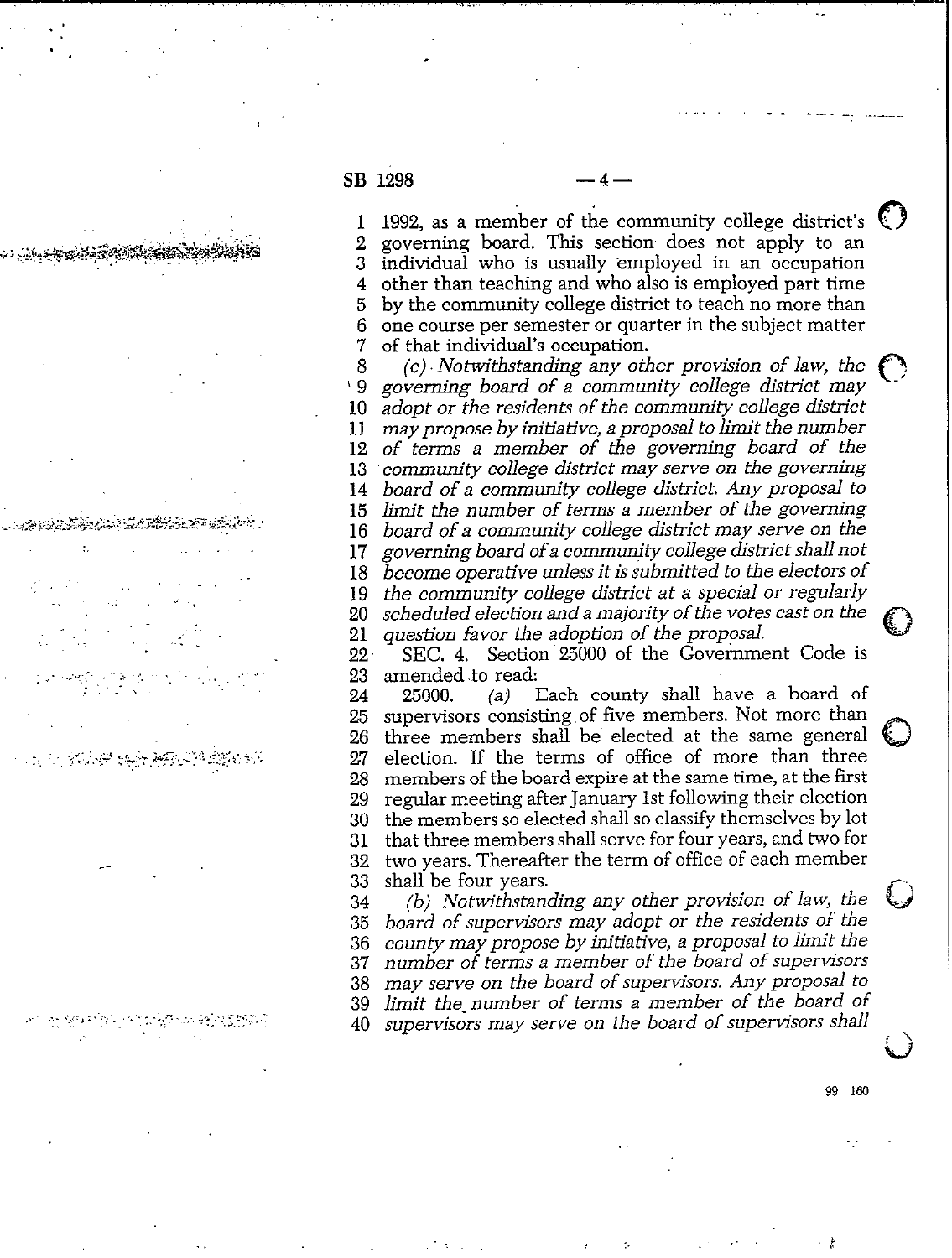#### $-5$  SB 1298

III TANAN KANAN SERIA KUALAN

لِمَعْ أَحْرَقَ الْمُؤْمَنَاتِ وَالْمُؤْمِنَ الْمُؤْمِنَةِ الْمُؤْمِنَةِ وَالْمُؤْمِنَ وَالْمُؤْمِنَ فالمؤجنة

*not become operative unless it is submitted to the electors of the county at a special or regularly scheduled election and a majority of the votes cast on the question favor the adoption of the proposal.*  1 2 3 4

 $\mathcal{L}$ 

a /

SEC. 5. Section 36502 of the Government Code is amended to read: 5 6

36502. *(a)* A person is not eligible to hold office as councilman, city clerk, or city treasurer unless he or *she*  is at the time of assuming such the *respective* office an elector of the city, and was a registered voter of the city at the time nomination papers are issued to the candidate as provided for in Section 22842 of the Elections Code. If, during his *or her* term of office, he *or she* moves his *or her* place of residence outside of the city limits or ceases to be an elector of the city, his *or her office* shall immediately become vacant. 7 8 9 10 11 12 13 14 15 16

*(b) Notwithstanding any other provision of law, the city council of a general law or charter city may adopt* or *the residents of the city may propose by initiah've, a proposal to h+t the number of terms a member of the*  20 *city council may serve on the city council.* **Any** *proposal to limit the number of terms a member of the* **city council**  *may serve on the city council shall not become operative unless it is submitted to the electors of the city at a special or regularly scheduled election and a majority of the votes cast on the question favor the adoption of the proposal. Notwithstanding the provisions of this subdivision, the provisions of any city charter that on January 1, 1993, impose limitations on the number of terms a member of the city council may serve on the city council shah remain in effect. Unless otherwise prohibited by a city charter, any city, charter may be amended pursuant to this section or pursuant to the procedures specified in the charter, to include the limitation authorized in this subdivision.*  17 18 19 21 22 23 24 25 26 27 28 29 30 31 32 33 34 35

SEC. 6. Section 56115 is added to the Government Code, to read: 36 37

56115. (a) Notwithstanding any other provision of law, the governing body of a special district may adopt or 39 the residents of a special district may propose by 38 40

> ۵q - 190